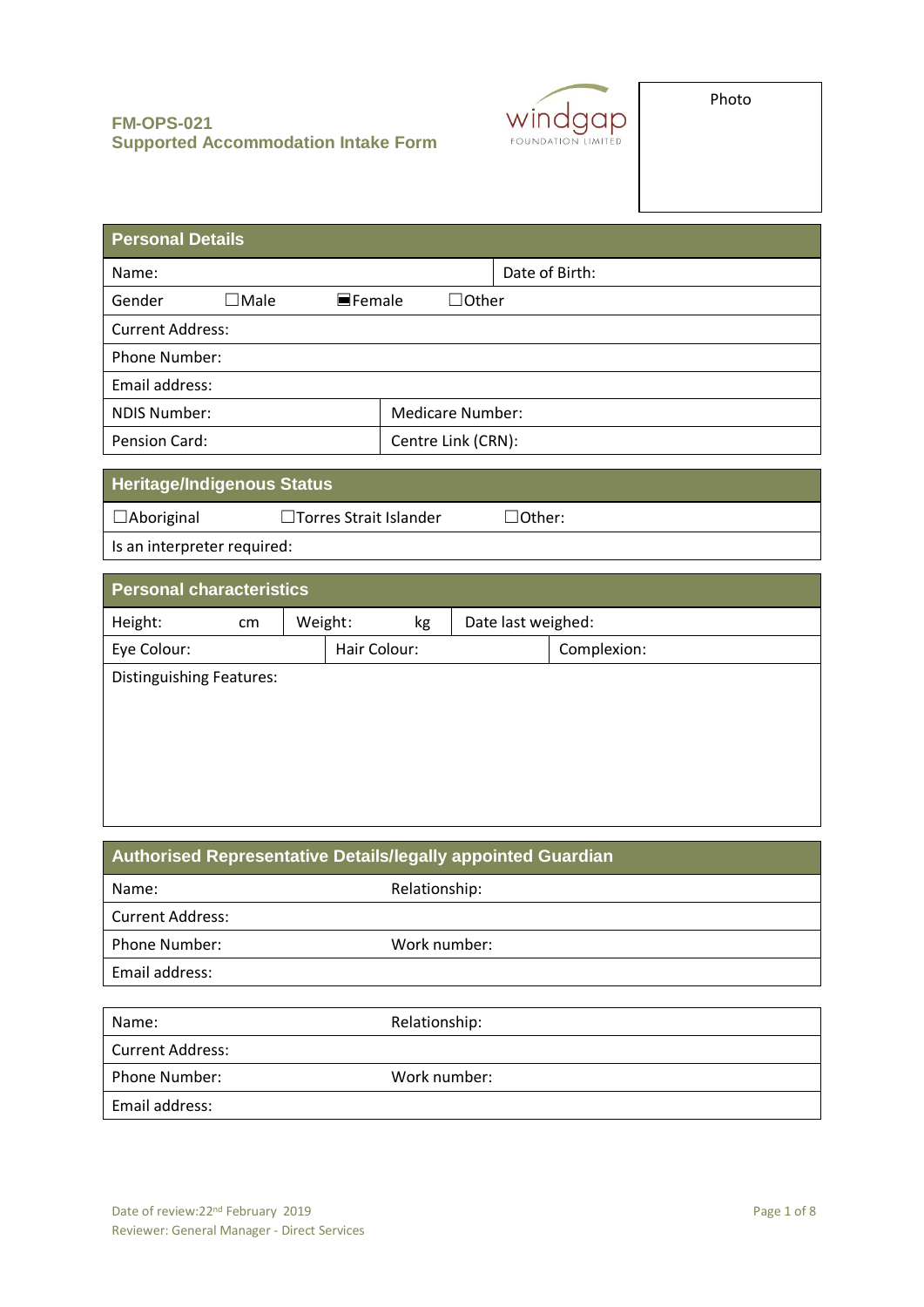

| <b>Nature of Disability</b>  |               |                 |             |
|------------------------------|---------------|-----------------|-------------|
| Intellectual                 | $\Box$ Low    | $\Box$ Moderate | $\Box$ High |
| Developmental                | ⊟Low          | $\Box$ Moderate | $\Box$ High |
| Physical                     | $\Box$ Low    | $\Box$ Moderate | $\Box$ High |
| Vision                       | $\Box$ Low    | $\Box$ Moderate | $\Box$ High |
| Hearing                      | $\square$ Low | $\Box$ Moderate | $\Box$ High |
| Speech                       | $\square$ Low | $\Box$ Moderate | $\Box$ High |
| Neurological                 | $\square$ Low | $\Box$ Moderate | $\Box$ High |
| Psychiatric                  | ⊟Low          | $\Box$ Moderate | $\Box$ High |
| Speech Learning/ADD          | $\square$ Low | $\Box$ Moderate | $\Box$ High |
| Blind/Deaf                   | $\square$ Low | $\Box$ Moderate | $\Box$ High |
| <b>Acquired Brain Injury</b> | $\square$ Low | $\Box$ Moderate | $\Box$ High |
| Autism/Asperger's            | $\square$ Low | $\Box$ Moderate | $\Box$ High |
| <b>Other Condition:</b>      |               |                 |             |

| <b>Support needs</b> |               |                    |             |  |
|----------------------|---------------|--------------------|-------------|--|
| Day time             | $\square$ Low | $\square$ Moderate | $\Box$ High |  |
| Please give details: |               |                    |             |  |
| In the community     | $\Box$ Low    | $\Box$ Moderate    | $\Box$ High |  |
| Please give details: |               |                    |             |  |
| During the night     | $\Box$ Low    | $\Box$ Moderate    | $\Box$ High |  |
| Please give details: |               |                    |             |  |
| Personal Care        | $\Box$ Low    | $\Box$ Moderate    | $\Box$ High |  |
| Please give details: |               |                    |             |  |
| Medication           | $\Box$ Low    | $\Box$ Moderate    | $\Box$ High |  |
| Please give details: |               |                    |             |  |
| Do you suffer from:  |               |                    |             |  |
|                      |               |                    |             |  |

| <b>DU YUU SUITEI II UIII.</b>  |                       |
|--------------------------------|-----------------------|
| $\square$ Epilepsy or seizures | $\Box$ Dementia       |
| $\Box$ Disorientation          | $\Box$ Memory problem |
| $\Box$ Headache                |                       |
| Other:                         |                       |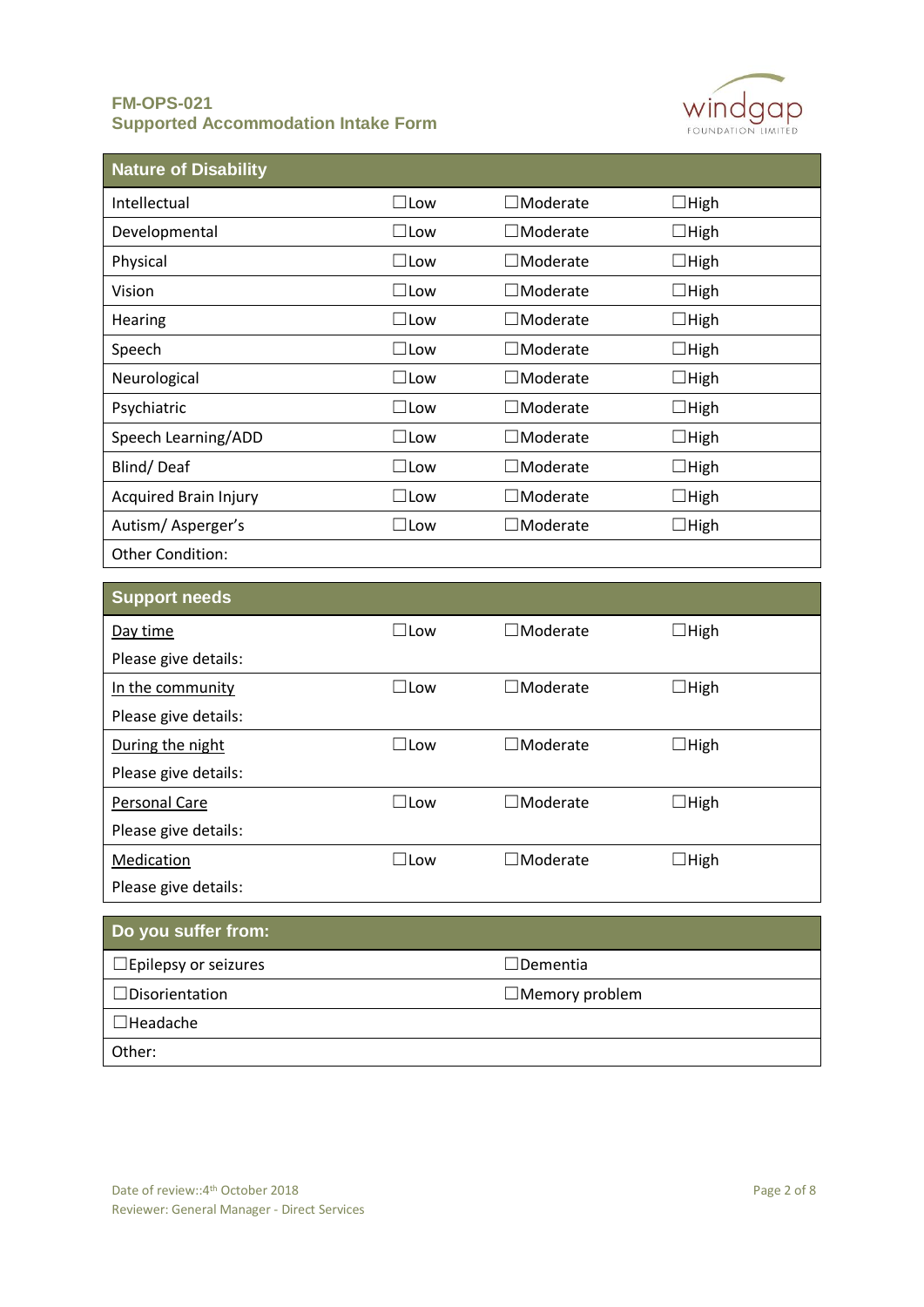

| <b>If Epileptic:</b>                                   |        |            |               |                 |                 |                      |
|--------------------------------------------------------|--------|------------|---------------|-----------------|-----------------|----------------------|
| Type of Seizure:                                       |        |            |               |                 |                 |                      |
| Level of Control<br>$\Box$ Low                         |        |            |               | $\Box$ Moderate |                 | $\Box$ High          |
| Frequency of Seizure:                                  |        |            |               |                 |                 |                      |
| Trigger for Seizure:                                   |        |            |               |                 |                 |                      |
| <b>Warning Signs:</b>                                  |        |            |               |                 |                 |                      |
| Length of Seizure:                                     |        |            |               |                 |                 |                      |
| Treatment during Seizure:                              |        |            |               |                 |                 |                      |
| <b>After Care:</b>                                     |        |            |               |                 |                 |                      |
| Epilepsy management plans?                             |        | $\Box$ Yes |               | $\square$ No    | Date of review: |                      |
| <b>Medication</b>                                      |        |            |               |                 |                 |                      |
| Name of<br>medication                                  | Dosage | Morning    | Lunch         | Night           | PRN             | Self<br>Administered |
|                                                        |        |            |               |                 |                 |                      |
|                                                        |        |            |               |                 |                 |                      |
| <b>Allergies</b>                                       |        |            |               |                 |                 |                      |
| Are there any allergies?<br>$\Box$ Yes<br>$\square$ No |        |            |               |                 |                 |                      |
| Allergen:                                              |        |            |               |                 |                 |                      |
| Reaction:                                              |        |            |               |                 |                 |                      |
| Treatment:                                             |        |            |               |                 |                 |                      |
| <b>Mobility:</b>                                       |        |            |               |                 |                 |                      |
| How is your mobility                                   |        |            | $\Box$ Low    |                 | $\Box$ Moderate | $\Box$ High          |
| How is your balance                                    |        |            | $\square$ Low | $\Box$ Moderate |                 | $\Box$ High          |
| Do you suffer from spasm's                             |        |            | $\square$ Yes | $\square$ No    |                 |                      |
| If yes please describe:                                |        |            |               |                 |                 |                      |
| Do you require any mobility aids?                      |        |            | $\square$ Yes | $\square$ No    |                 |                      |
| If yes please describe:                                |        |            |               |                 |                 |                      |
| <b>Continence</b>                                      |        |            |               |                 |                 |                      |
| Do you require any continence aids?                    |        |            | $\Box$ Yes    | $\square$ No    |                 |                      |
| If yes please describe frequency of use:               |        |            |               |                 |                 |                      |
| How many pads per day?                                 |        |            |               |                 |                 |                      |
| Do you suffer from pressure sores?                     |        |            | $\Box$ Yes    | $\square$ No    |                 |                      |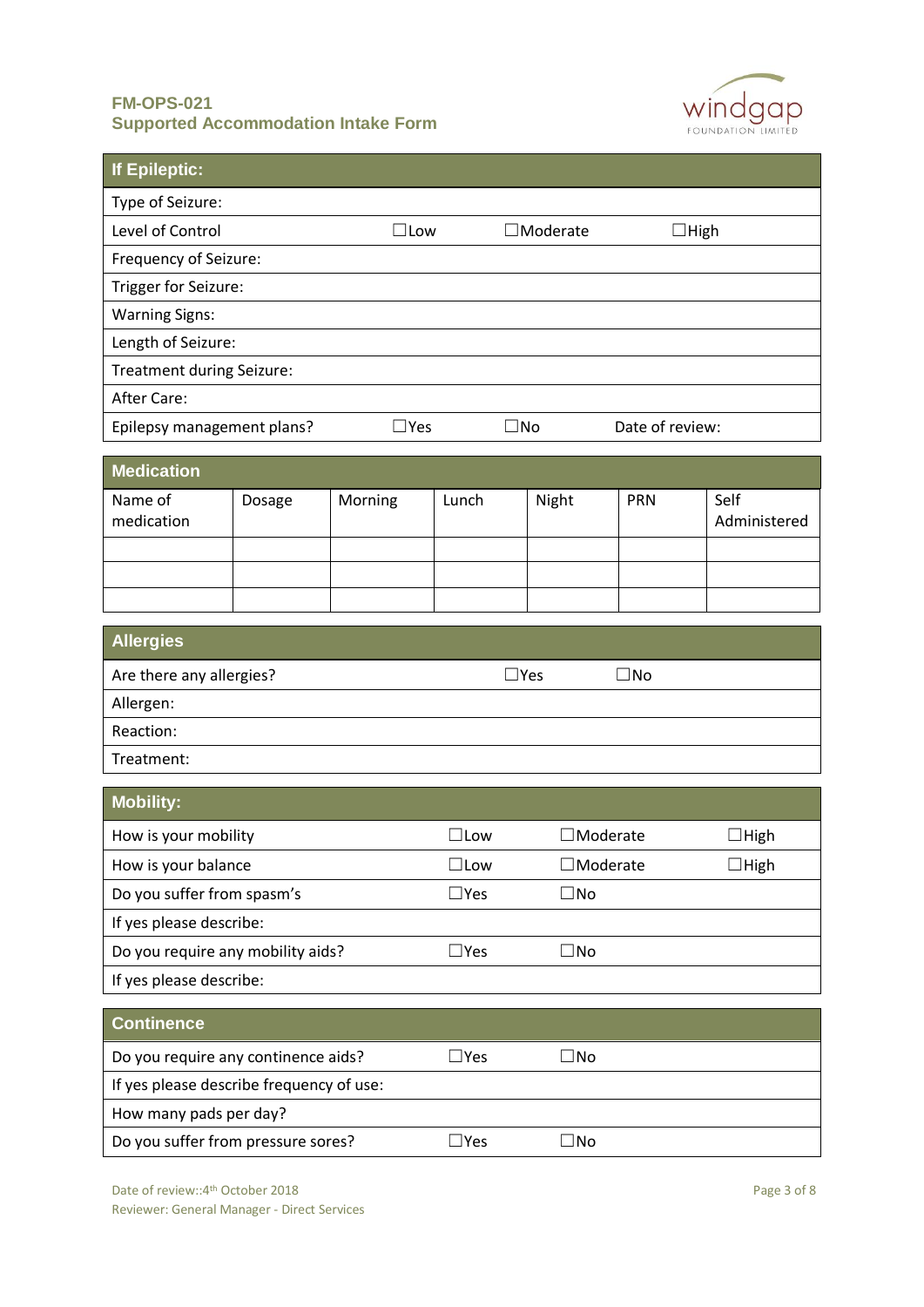

| <b>Behavioural Issues</b>                   |            |              |
|---------------------------------------------|------------|--------------|
| Do you have behaviors we should be aware of | $\Box$ Yes | $\square$ No |
| <b>Description of Behavior:</b>             |            |              |
| Where do they occur?                        |            |              |
| How often:                                  |            |              |
| How long:                                   |            |              |
| <b>Triggers:</b>                            |            |              |
| Impact on self and others:                  |            |              |
| Is there a program in place?                |            |              |
| How well is it working:                     |            |              |
| Date of review:                             |            |              |
| <b>Psychiatrist</b>                         |            |              |

| Name:                   |              |  |
|-------------------------|--------------|--|
| <b>Current Address:</b> |              |  |
| Phone Number:           | Work number: |  |
| Email address:          |              |  |

| <b>Behavioural Consultant</b> |              |
|-------------------------------|--------------|
| Name:                         |              |
| <b>Current Address:</b>       |              |
| Phone Number:                 | Work number: |
| Email address:                |              |

| <b>Doctor details</b>       |              |
|-----------------------------|--------------|
| <b>General Practitioner</b> |              |
| Name:                       |              |
| <b>Current Address:</b>     |              |
| Phone Number:               | Work number: |
| Email address:              |              |

| <b>Other Doctors</b>    |              |
|-------------------------|--------------|
| Name:                   |              |
| <b>Current Address:</b> |              |
| Phone Number:           | Work number: |
| Email address:          |              |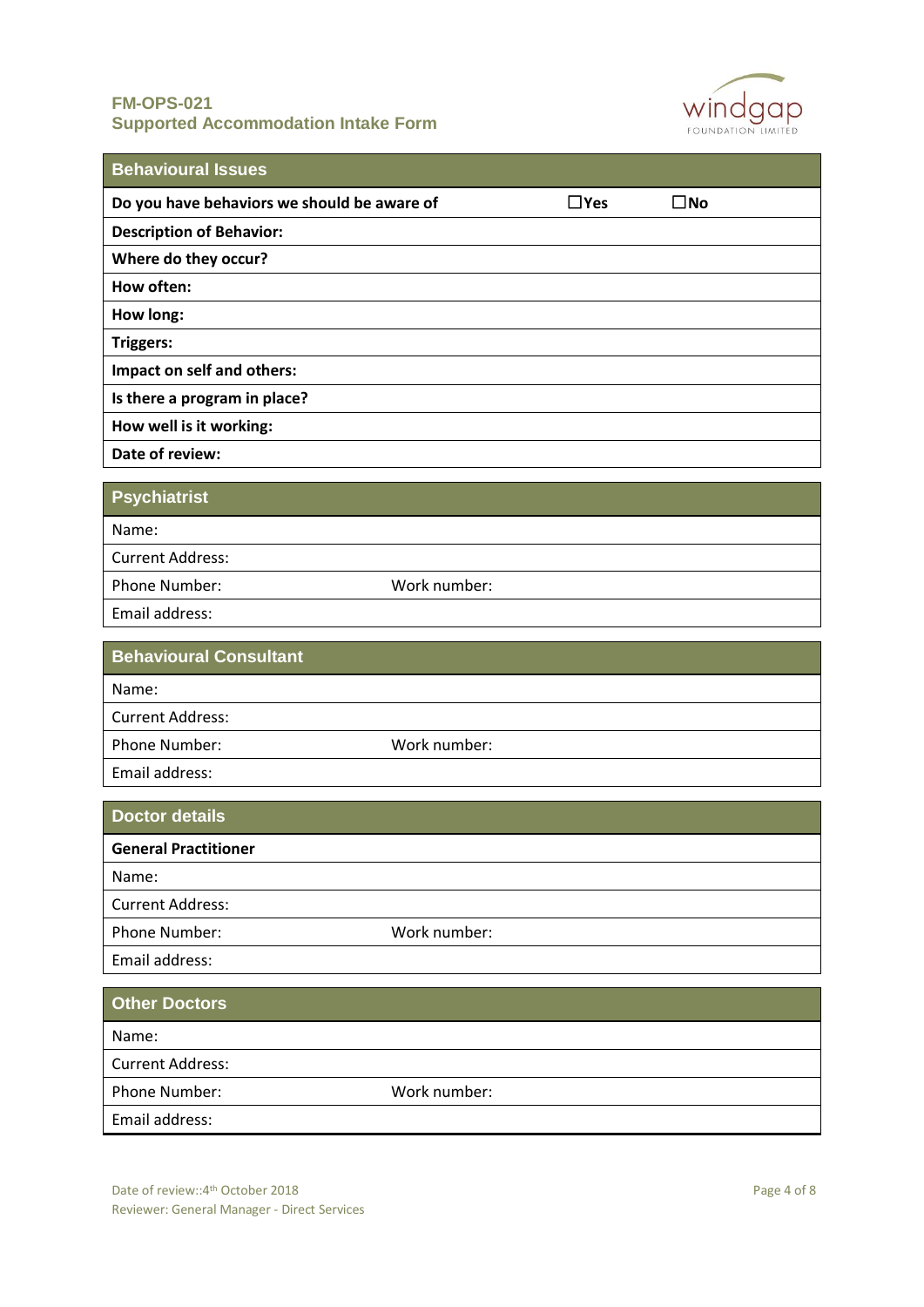

| Name:                   |              |
|-------------------------|--------------|
| <b>Current Address:</b> |              |
| Phone Number:           | Work number: |
| Email address:          |              |
| Name:                   |              |
| <b>Current Address:</b> |              |
| Phone Number:           | Work number: |
| Email address:          |              |

| <b>Eating requirements and support</b>                   |                     |                |             |              |
|----------------------------------------------------------|---------------------|----------------|-------------|--------------|
| Are there dietary restrictions                           | $\Box$ Yes          | $\Box$ No      |             |              |
| Is yes please describe:                                  |                     |                |             |              |
|                                                          |                     |                |             |              |
| Has a Nutrition and Swallowing Checklist been completed? |                     |                | $\Box$ Yes  | $\square$ No |
| Is yes what the results are:                             |                     |                |             |              |
| Level of assistance to eat                               | <b>Total</b><br>- 1 | $\Box$ Partial | $\Box$ None |              |
| If assistance is required please describe:               |                     |                |             |              |
|                                                          |                     |                |             |              |
| Level of assistance to drink                             | <b>Total</b>        | $\Box$ Partial |             | $\Box$ None  |
| If assistance is required please describe:               |                     |                |             |              |

| <b>Funding</b>                                                                                      |            |              |              |             |
|-----------------------------------------------------------------------------------------------------|------------|--------------|--------------|-------------|
| Do you currently have an NDIS plan?                                                                 |            | $\sqcup$ Yes |              | $\sqcup$ No |
| If no please give details of funding:                                                               |            |              |              |             |
| Do you currently have Accommodation funding?                                                        |            | $\sqcup$ Yes |              | $\Box$ No   |
| Have you had an accommodation placement with Windgap or another provider in the last five<br>years? | $\Box$ Yes |              | ⊥No          |             |
| If yes:                                                                                             |            |              |              |             |
| Who was the accommodation provider?                                                                 |            |              |              |             |
| What was your reason for leaving?                                                                   |            |              |              |             |
| Do you give consent for Windgap to contact that provider?                                           |            |              | $\sqcup$ Yes | ⊥No         |
|                                                                                                     |            |              |              |             |
| <b>Accommodation</b>                                                                                |            |              |              |             |

| <b>Accommodation Need:</b>                                                    | $\Box$ Immediate | $\Box$ Wait until an appropriate vacancy |
|-------------------------------------------------------------------------------|------------------|------------------------------------------|
| If immediate please give details:                                             |                  |                                          |
| Please note although your need is immediate Windgap cannot guarantee a place. |                  |                                          |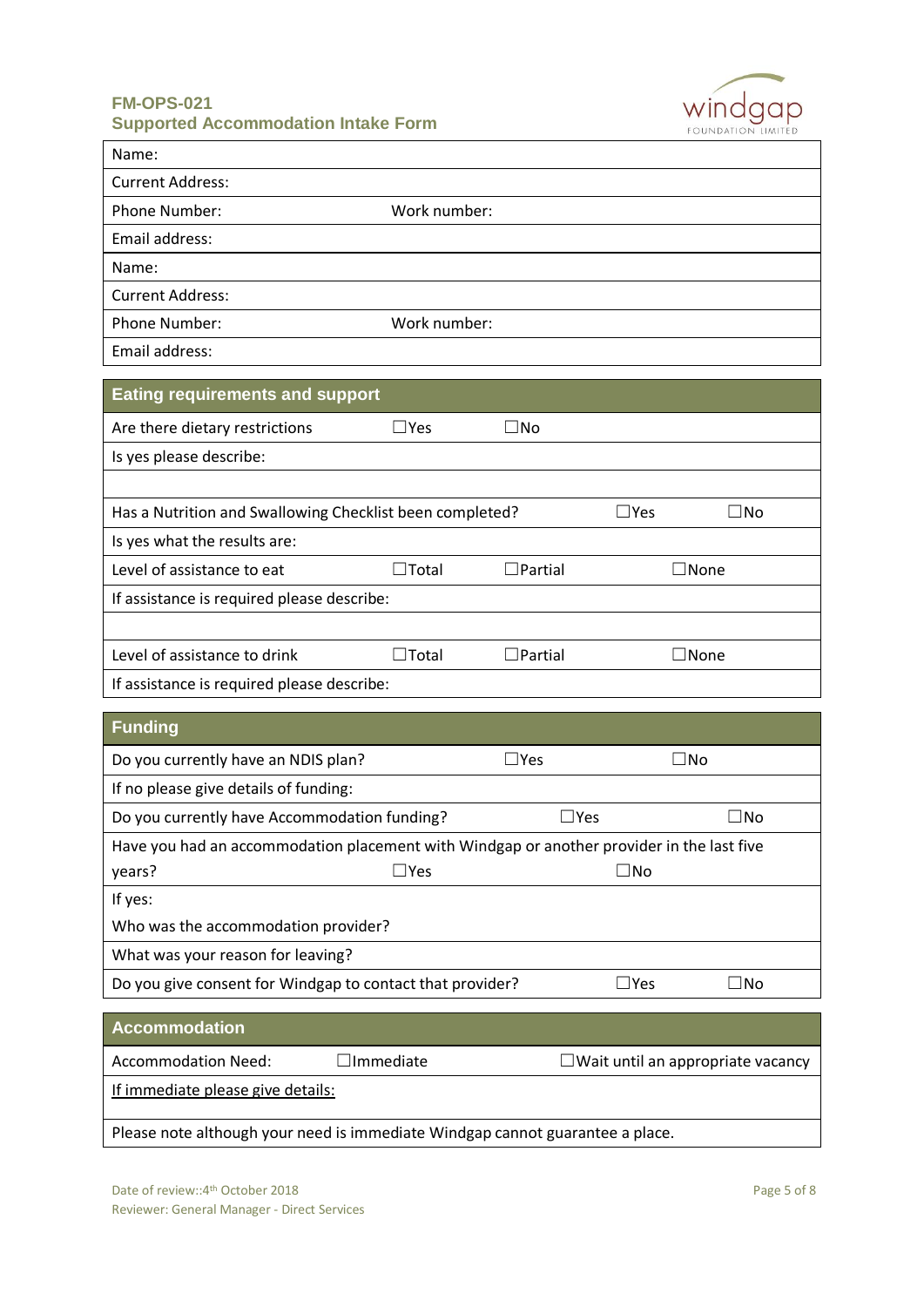

| Please provide an overview of your Week: |               |                |           |          |        |          |               |
|------------------------------------------|---------------|----------------|-----------|----------|--------|----------|---------------|
|                                          | <b>Monday</b> | <b>Tuesday</b> | Wednesday | Thursday | Friday | Saturday | <b>Sunday</b> |
|                                          |               |                |           |          |        |          |               |
| Morning                                  |               |                |           |          |        |          |               |
| Afternoon                                |               |                |           |          |        |          |               |
| Evening                                  |               |                |           |          |        |          |               |

| Do you attend day programs?  | $\Box$ Yes | ∃No |
|------------------------------|------------|-----|
| If yes who is your provider? |            |     |

| If you have more than one provider can you please list them: |
|--------------------------------------------------------------|
| Provider:                                                    |
| Address:                                                     |
| Phone:                                                       |
| Email:                                                       |

| Provider: |  |
|-----------|--|
| Address:  |  |
| Phone:    |  |
| Email:    |  |

| Provider: |  |
|-----------|--|
| Address:  |  |
| Phone:    |  |
| Email:    |  |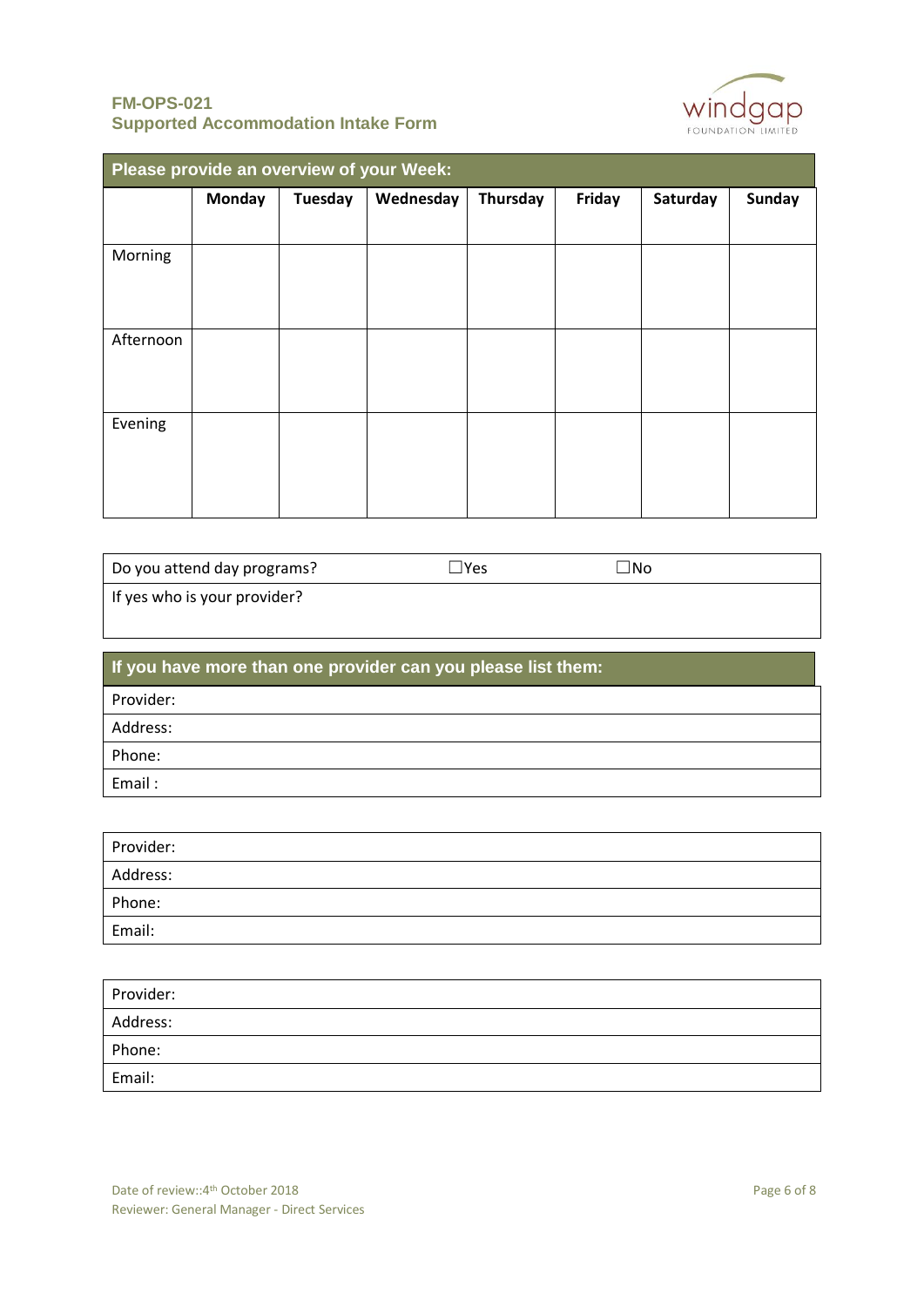

|               | THE STORY OF ME                                                                                                        |
|---------------|------------------------------------------------------------------------------------------------------------------------|
|               | My name is: $\overline{\phantom{a} \phantom{a} \phantom{a}}$                                                           |
|               |                                                                                                                        |
|               | THINGS THAT ARE IMPORTANT TO ME                                                                                        |
|               | 1. $\overline{\phantom{a}}$                                                                                            |
|               |                                                                                                                        |
|               | $\begin{array}{c}\n3.\n\end{array}$                                                                                    |
| 4.            | <u> Andrewski kompozitor († 1989)</u>                                                                                  |
|               |                                                                                                                        |
|               | <b>HOW YOU CAN HELP ME</b>                                                                                             |
|               | 1. $\overline{\phantom{a}}$                                                                                            |
|               |                                                                                                                        |
|               | $\begin{array}{c c} \hline \text{3.} & \text{5.} \\ \hline \end{array}$                                                |
| 4.            | <u> 2000 - Jan Barnett, mars et al. (</u>                                                                              |
|               |                                                                                                                        |
|               |                                                                                                                        |
|               | <b>WHAT I LIKE</b>                                                                                                     |
| 1.            | <u> 2008 - Jan Barbara, martxa al III-lea (h. 1888).</u>                                                               |
| 2.            |                                                                                                                        |
| З.            | <u> 1989 - Andrea Andrewski, amerikansk politik (d. 1989)</u>                                                          |
|               | <u> 1980 - Jan Barbara, margaret eta biztanleria (h. 1980).</u>                                                        |
| 5.            | <u> 1989 - Johann Stoff, amerikansk politiker (d. 1989)</u>                                                            |
|               |                                                                                                                        |
|               | <b>THINGS THAT I AM GOOD AT</b>                                                                                        |
| $\mathbf 1$ . |                                                                                                                        |
|               |                                                                                                                        |
|               | $\begin{array}{c}\n3.\n\end{array}$                                                                                    |
| 4.            |                                                                                                                        |
|               | <b>THINGS THAT I FIND HARD</b>                                                                                         |
| 1.            | <u> 1988 - Johann John Stone, mars and de British and de British and de British and de British and de British an</u>   |
|               |                                                                                                                        |
| 3             | <u> 1989 - Johann Stoff, deutscher Stoff, der Stoff, deutscher Stoff, der Stoff, der Stoff, der Stoff, der Stoff, </u> |
|               |                                                                                                                        |